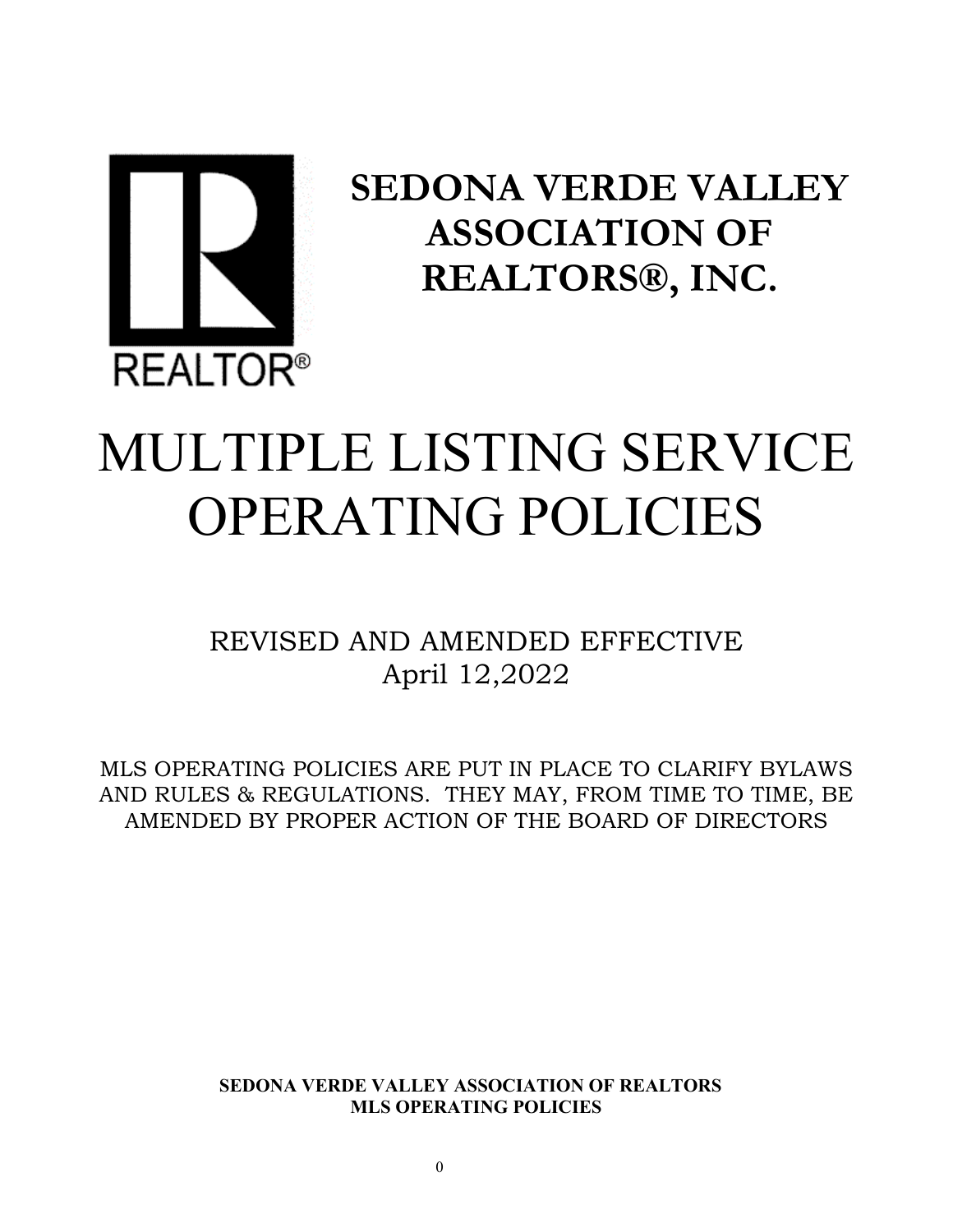## **RECOMMENDED BY THE MLS COMMITTEE AND APPROVED BY THE BOARD OF DIRECTORS**

# **Definitions**

- **"Electronic Key"** An SVVAR approved electronic key device or app, provided by the electronic key/keybox service provider, covered by the Keyholder Agreement, to allow access to a Listed Property by providing an entry key from a secured container (Keybox) using a code.
- **"Keybox"** An SVVAR approved keybox (also known as a Lockbox), which is a secured container, provided by the electronic key/keybox service provider, covered by the Keyholder Agreement, or any other keybox used by a Participant/Subscriber to allow access to a Listed Property by providing an entry key from a secured container (keybox) using a code or combination provided by the Subscriber.
- **"Listing Participant/Subscriber"** The "Listing Member" in the MLS.
- **"Member"**  A Member of the Sedona Verde Valley Association of REALTORS® (SVVAR), including those who are Participants, Subscribers, REALTORS® and SVVAR Affiliate Members.
- **"MLS"** Multiple Listing Service.
- **"Participant"** Any REALTOR® of this or any other Board or Association who is a Designated Broker, principal, partner, corporate officer, or branch office manager acting on behalf of a Designated Broker.
- **"Participant/Subscriber"**  A Participant and/or Subscriber.
- **"Staff"** An SVVAR or SVVAR MLS Staff Member.
- **"Subscriber"** Subscribers of the MLS include non-principal brokers, sales associates, and licensed and certified appraisers affiliated with Participants.

## **100.00 MLS Meetings / Tours**

- .10 Members from each area (Cottonwood, Cornville, Camp Verde, Rimrock and Sedona) may conduct regularly scheduled MLS Tour or Meetings of the MLS Participants/Subscribers from the area.
- .20 Representative members from specific areas shall determine which company or individual will conduct the meetings.
- .30 SVVAR Members, Affiliate Members and their guests are cordially invited to attend any of the meetings. A repeat of the same guest is permitted once every three months at each meeting.
- .40 There shall be no rule preventing a licensed or un-licensed REALTOR Assistant from attending such meetings, participating in such meetings or attending the tour that is part of any such meeting.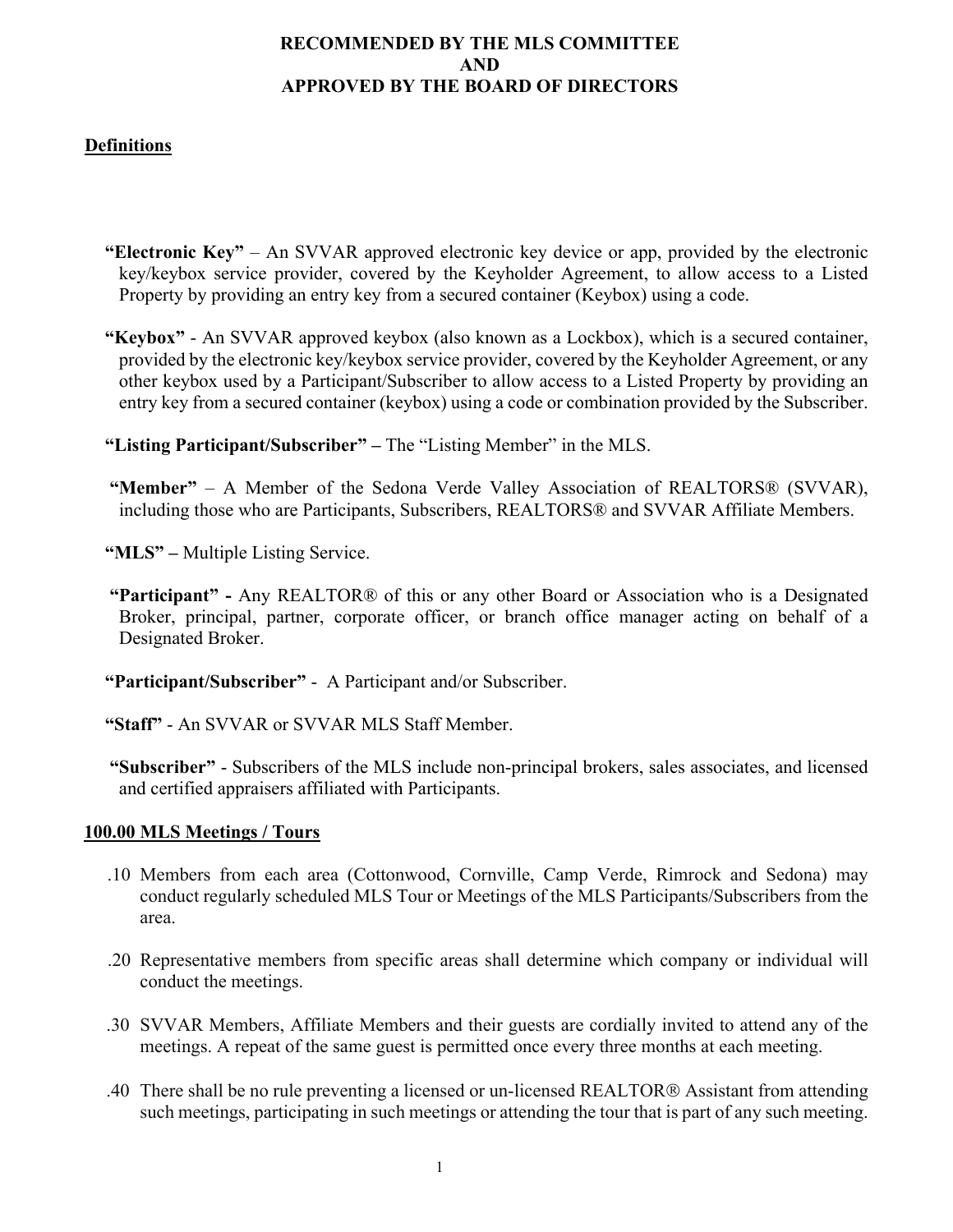- .50 The agenda for the MLS Tour Meetings shall be established by the Members from each area. The agenda may be as formal or as casual as the members desire.
- .60 The agenda at all the area meetings shall provide for any Officer, Director, or Committee Chairman to address the meeting relative to SVVAR business.
- .70 The "Home Tour" time, place, duration, and whether it is done in "Open House" or "Caravan" style, etc., shall be determined by the majority of the attending Members from the concerned area.
- .80 The deadline for entering a property on tour in the MLS is noon the day before the tour in order for the listing to appear on the [tour sheets](http://svvar.com/association-meetings-and-mls-tours_325.html) that SVVAR prepares and puts on the website.
- .85 The SVVAR MLS and home tour schedules will be based on areas and dates posted on [www.svvar.com.](http://www.svvar.com/)
- .90 Liquor is not part of Association Business. The Association hereby adopts a strict policy against serving any form of alcoholic beverage at open houses that are part of the "Home Tours" in the SVVAR MLS areas. Homes on tour that contain references to the serving of alcoholic beverages will be summarily eliminated from the tour.
- .95 Flyers advertising MLS properties must contain the MLS number and property address. Pictures used on flyers must actually depict the structure and/or real estate or must contain a statement in at least 12-point type "The picture shown is for demonstration purposes only and is not an actual picture of the listing."

## **200.00 Properties on Tour**

- .10 Each area MLS meeting group shall determine if properties other than residential (vacant land, commercial, etc.) will be allowed on tour. If allowed, the criteria shall be included in the MLS meeting agenda and on the MLS Meetings and Tours page on [www.svvar.com.](http://www.svvar.com/)
- .20 If other than residential properties are permitted on tour, the tour input information must include the property type in the remarks section of the tour information.

## **300.00 Non-Members**

- .10 Legitimate non-profit organizations may address the meeting during the "community service" segment of the meeting agenda. No more than 3 minutes will be allowed to any one speaker or group of speakers representing the same organization.
- .20 Regardless of the organization, direct solicitation of funds or membership recruitment is not allowed at the MLS meeting.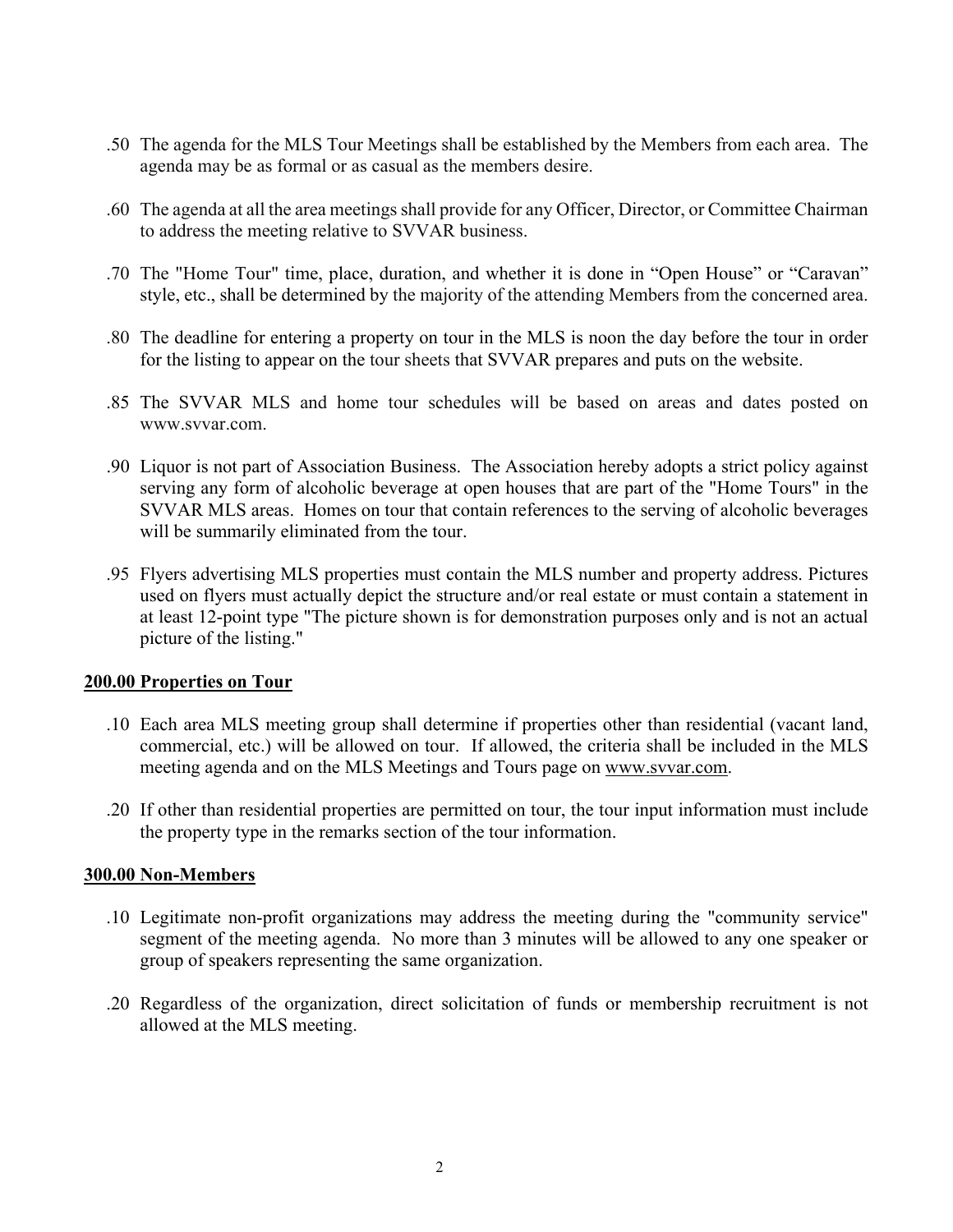## **400.00 MLS Listing Information**

- .10 A property may be entered into the MLS in up to two (2) property types or sub-types, if appropriate. Each such listing shall indicate in the Agent Remarks that the property is also listed in the MLS and reference the additional MLS number. Whenever the property goes off market, the Listing Participant/Subscriber is responsible to see that the property listing that represents the off-market status is properly categorized in the MLS and that the other listing for that property is changed to "Cancelled" status in the database. This is to prevent having the same property showing "Sold" or some other off market status in two places in the MLS database.
- .15 Properties which can be split may be entered multiple times to reflect the split. Each entry must reflect the other MLS numbers for the splits, as well as the parcel in its entirety. Each such listing shall indicate in the Agent Remarks that the property is also listed in the MLS and reference the additional MLS number(s). Whenever the property goes off market, the Listing Participant/Subscriber is responsible to see that the property listing that represents the off-market status is properly categorized in the MLS and that the other listing(s) for that property are changed to "Cancelled" status in the database. This is to prevent having the same property showing "Closed" or some other off market status in two places in the MLS.
- .20 Addresses of all residential properties entered into the MLS must include the actual street address, vacant subdivision lots must include the lot number and the name of the road, street or highway upon which the property abuts, and metes and bounds entries must include the name of the road, street or highway on which the property abuts.
- .25 The MLS has the right to accept or reject specific information on a listing. Security/ alarm/ gate/ keybox/ keybox or any form of access codes **shall not** be included on a listing, on listing tours, or any other part of the listing. House is "vacant" or any other descriptive words which may pose a security issue to the property **shall not** be included in the "Remarks" section (or any other portion other than the "To Show" and "Occupancy" checkbox fields) of a listing.
- .30 Status changes must be entered into the system within twenty-four (24) hours of such change (MLS Rules and Regulations, *Article 1.4 Change of Status of Listings*). Such changes to include Active Contingent-Remove, Pending - Take Backup, Pending, Closed, Expired, Temporarily Off Market, Cancelled and return to Active. When making such status changes, complete and accurate information must be entered into the system including price, date of change, date of sale, listing office, listing agent, selling office, selling agent, terms, etc.
- .35 The Executive Vice President shall have the authority to make corrections as listed in section *700.00 Enforcement of Violations* after first contacting the office/licensee verbally, via email or by written notice. If the change is not made within three business days, the office/licensee will be contacted again, after which time the Executive Vice President shall make the correction.
- .40 No Participant/Subscriber shall include any language in a listing that has been or can be deemed discriminatory relative to "protected classes" under the fair housing laws. The Executive Vice President, at his/her discretion, is authorized to immediately remove such language from the data base. The Executive Vice President shall then notify the Participant and Subscriber of such removal.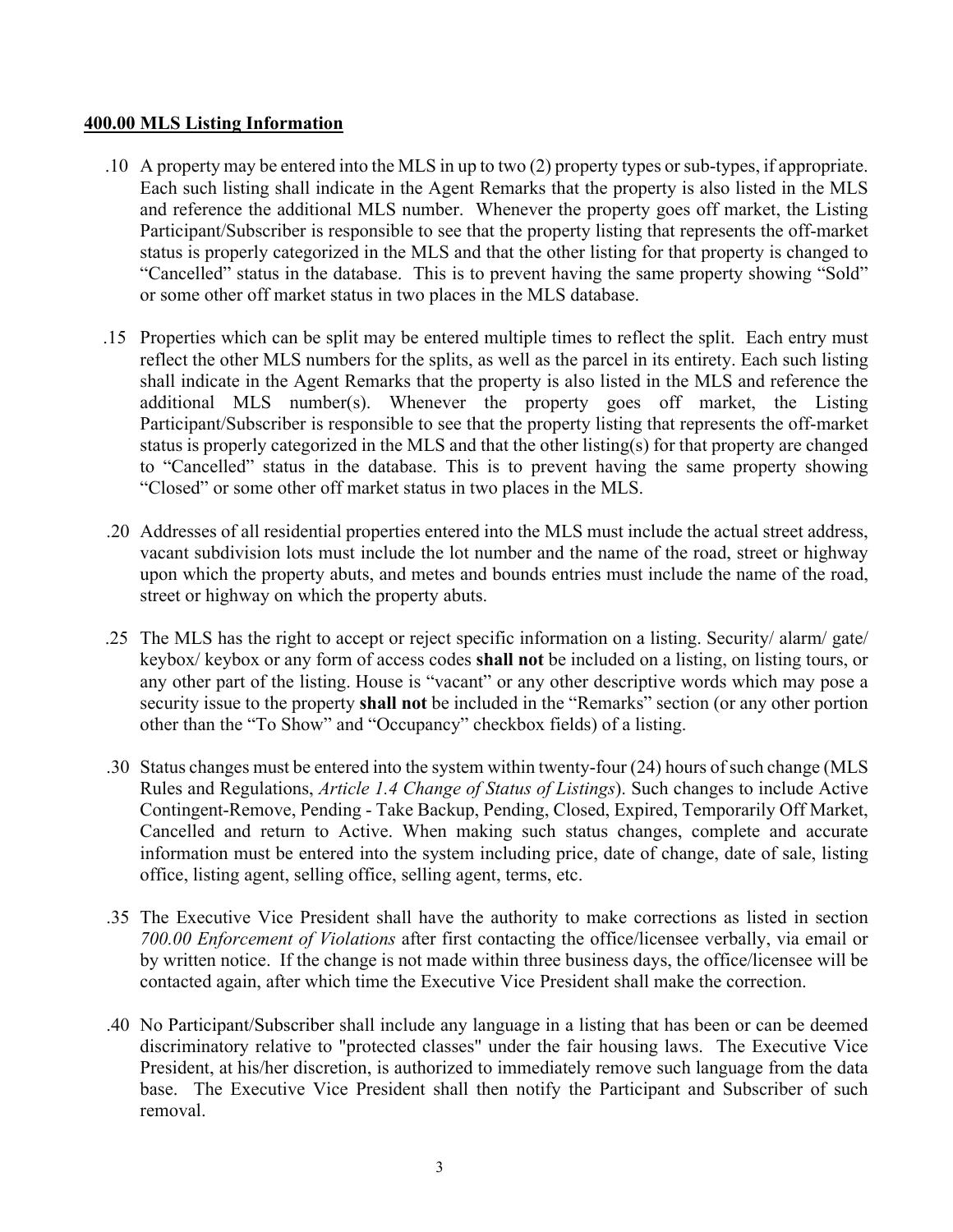- .45 A listing may only be entered into the MLS by one MLS Participant/Subscriber. A listing may be co-listed only with SVVAR MLS Participant(s)/Subscriber(s).
- .50 Confidential information within the MLS is considered to be any fields, property types, statuses or any other MLS property data, or any MLS participant data that is not included in the data provided by the MLS "3rd Party Vendor" feed for MLS Hyperlink for IDX Framed Solution or RETS.
- .55 Required documents include the upload of the following AAR Forms:
	- a. Disclosure of Information on Lead-Based Paint and Lead-Based Paint Hazards (Rentals) \*
	- b. Disclosure of Information on Lead-Based Paint and Lead-Based Paint Hazards (Sales) \* required for all homes built before 1978.
	- c. H.O.A. Addendum required when anything but "None" is selected in the HOA field in the listing, before it can go active. New subdivisions are allowed to provide the subdividers report.
	- d. If a Participant or Subscriber uploads an incomplete or an incorrect document, they are in violation and subject to a fine. See section 800.50 MLS Fine Policy.
- .60 Closed "For Sale by Owner" (FSBO) listings are now able to be entered to the MLS provided all of the following are complete:
	- a. The property was a For Sale by Owner (not under listing contract by an SVVAR or SVVAR MLS Participant/Subscriber or any other real estate licensee).
	- b. An SVVAR or SVVAR MLS Participant/Subscriber provided the buyer.
	- c. The listing has closed and been recorded at the county making it now Public Record.
	- d. The listing closed after June 1, 2018.
	- e. The Participant/Subscriber must enter the listing as any other listing with themselves as the listing and selling agent, enter complete and accurate information about the property as if it were their listing, including at least 15 photos. The minimum photos are required to be made up of at least 5 exterior and 10 interior photos.
	- f. Agent Remarks and Marketing Remarks in the MLS must say, "FSBO for comparable purposes only"
	- g. Immediately upon saving the listing, the status must be changed to "Pending," then saved and the status immediately changed to "Closed," providing complete and accurate closed data. If FSBO was listed on a third-party aggregator, Listing Participant/Subscriber must provide a correct listing history.
	- h. Immediately upon closing the listing, Participant/Subscriber must send an email to info@svvar.com so that staff can change the listing agent to "Unrepresented Seller."
- .65 "Coming Soon" is for listings that have signed listing contracts, but the seller is not ready to show the property. An "Exclusion from Multiple Listing Service" form must be completed and sent to t[he SVVAR office w](mailto:info@svvar.com)ithin 24 hours of the listing contract being signed. The Listing must go to an "Active" status within 30 days of being entered into the MLS. (Amended 04/22/2020) Listings in the Coming Soon status may not be shown by anyone to anyone. This includes, but is not limited to, Open Houses and Virtual Showings. The coming soon status is not intended to give the listing broker an advantage in finding a buyer for the property to the detriment of cooperating brokers or to circumvent the selling of the property on an open market. The intended use of this status is to provide a vehicle for subscribers to notify other subscribers of properties that will be made fully available for showing and marketing after preparations have been completed. (Updated 2/24/2022)
- .70 Listings added to the MLS can be added and changed to any status at any time. If the listing was sold prior to going active, the Listing Participant/Subscriber will still be required to provide complete and accurate data, with a minimum of 15 photos that display the property correctly. The minimum photos are required to be made up of at least 5 exterior and 10 interior photos.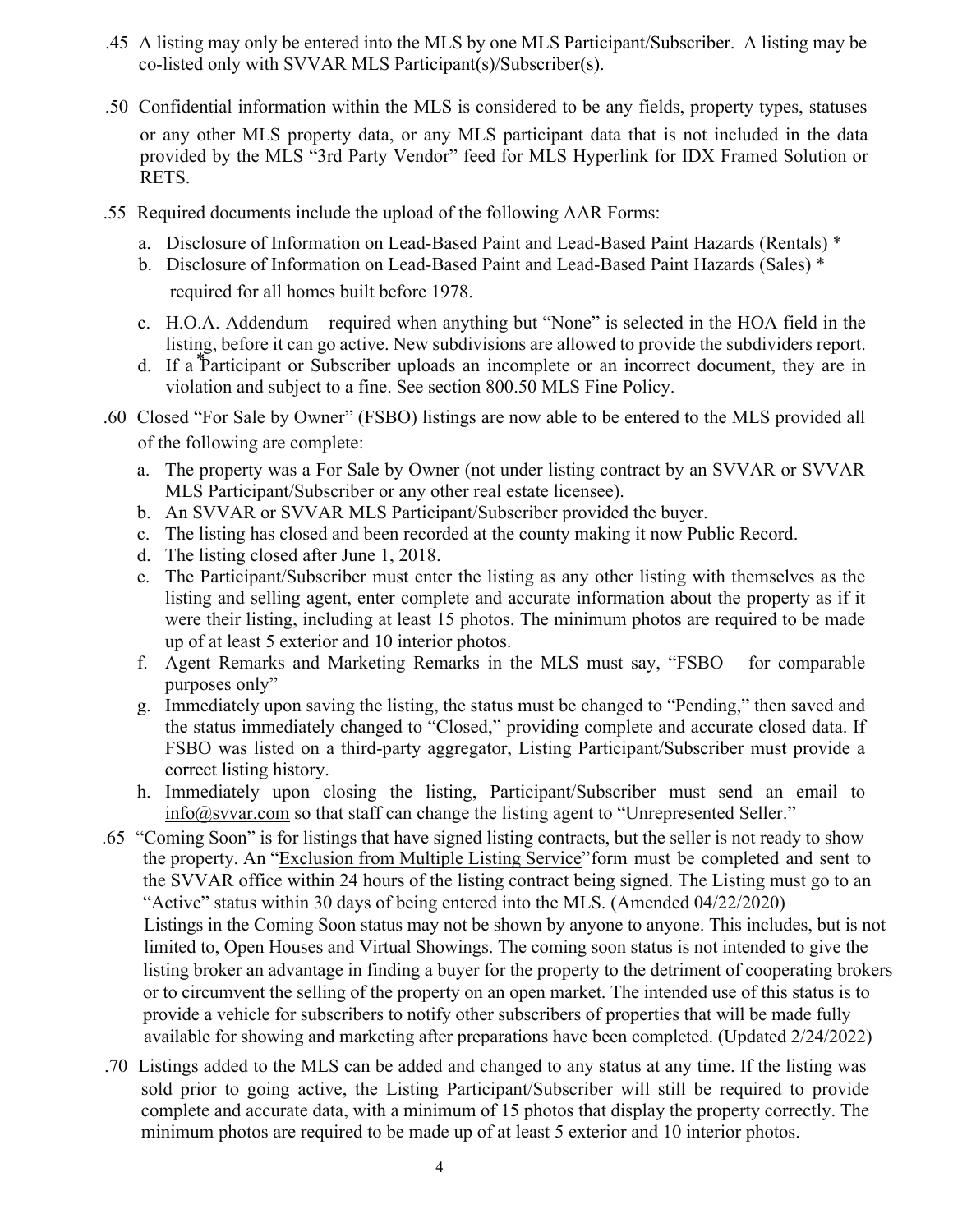- .75 Supra Keybox Security and Keys are the responsibility of the Listing Participant/Subscriber solely. If a Participant/Subscriber accesses a Supra Keybox without permission of the Listing Participant/Subscriber for any reason, they are in violation and subject to a Fine. See section 800.50 MLS Fine Policy.
- .80 Prior to closing, New Construction listings must have a minimum of 15 photos to include rendering or plot plans. The 15 photos must be made up of at least 5 exterior and 10 interior photos of the subject property.
- .85 Showing Instructions: Listing Participant/Subscriber shall provide ShowingTime procedures, instructions and restrictions within applicable fields of the MLS, and ShowingTime. Participants/Subscribers shall follow instructions as specified by the Listing Participant/Subscriber. Participants and Subscribers may communicate with the Listing Participant to discuss and agree upon showing methods other than what has been entered for the listing.

## **500.00 Quarterly Service Fees**

There shall be a monthly proration of MLS Quarterly Service fees.

### **600.00 Use of MLS Data**

- .10 MLS data may be used in company and personal advertising and promotion as long as:
	- 1. The proper MLS disclaimer is published as part of the advertising or promotion.
	- 2. The data is used as it comes from the MLS without manipulation or alteration.
- .20 The MLS does not permit the placement of the Participant and Subscriber, phone number, email address, web address and other information that is not descriptive in nature and relevant to an accurate portrayal of the property being marketed, to be placed in the "Remarks" section (or any other portion) of a listing. The same is applicable to the "Property Photograph" and "Virtual Tours". Any violation of this policy shall be considered a violation of the MLS Rules.

## **700.00 Enforcement of Violations**

- .10 The Executive Vice President shall have the authority to remove from the MLS or make corrections for any listing improperly entered under the wrong Area, Subdivision or Property Type. Such removal shall not take place until the violating Participant and Subscriber have been contacted verbally, via email or by written notice. If the change is not made within three days, the Participant and Subscriber will be contacted again, after which time the Executive Vice President shall make the correction or deletion. This notice shall commence on the date of the notice and shall count all days including weekends and holidays.
- .20 Listings removed from the system for violations may be properly re-entered after all fines have been paid.
- .30 Participant or Subscriber shall be responsible for errors in entering listings.
- .40 Only the Association staff shall be authorized to enforce section 800.00 to 800.45 of these policies.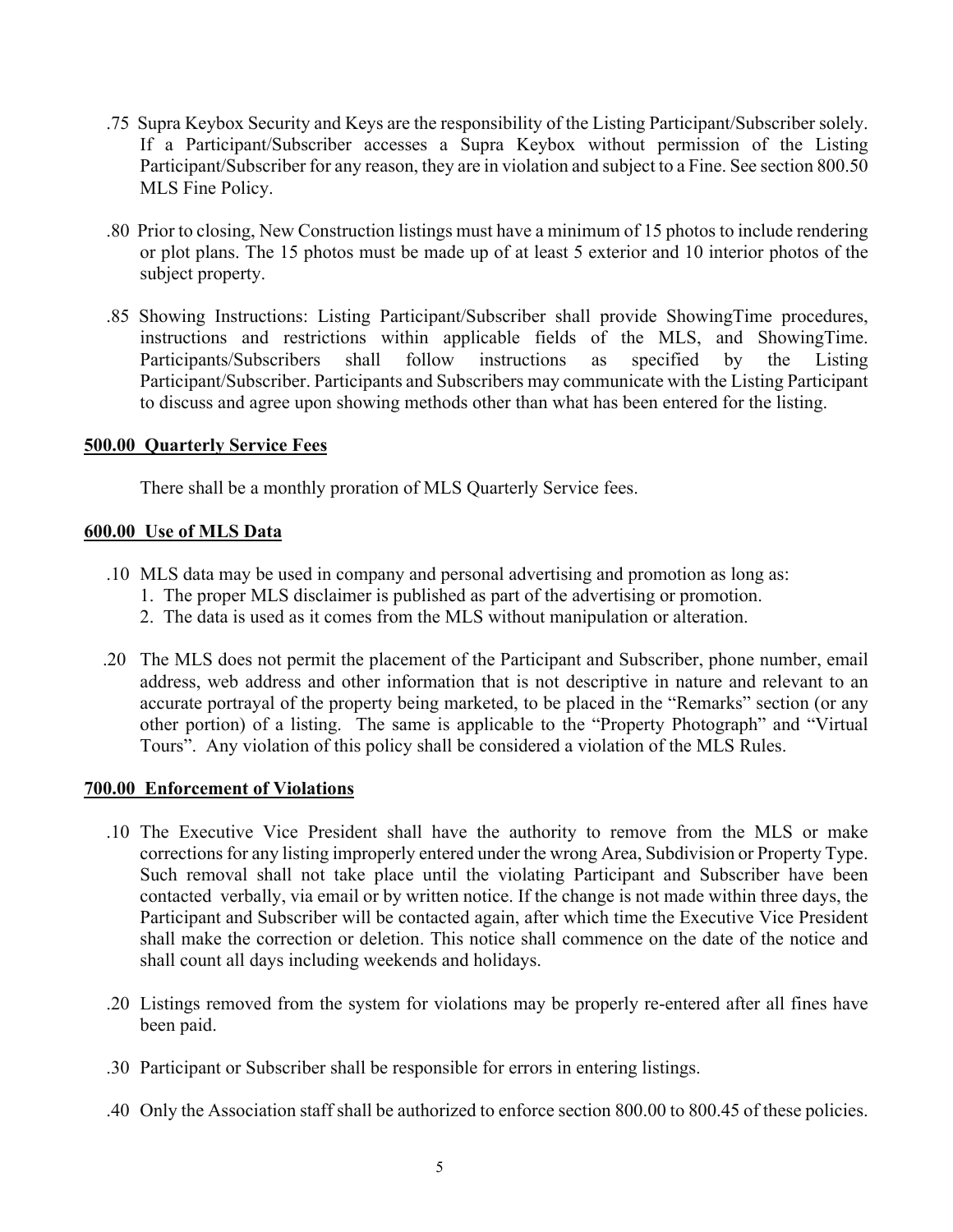## **800.00 Enforcement / Fines / Penalties For MLS Violations**

The Participant or Manager of each office shall supply to the Association office within 24 hours, copies of any listing agreement, contract or document requested by Staff in order to verify dates and status as described under this section. For purposes of this section, holidays, Saturdays and Sundays shall not be used in computing days of delinquencies. Notices required under this section shall be given first to the Participant / Manager. If Participant / Manager is not available, notice shall be given to the Subscriber. If neither Participant / Manager nor Subscriber is available, notice shall be given to the Company's staff, i.e. secretary, receptionist, etc.

### **800.10 Entering New Listings Into The System**

Required within 72 hours after all signatures of seller(s) have been obtained, unless there is an "Exclusion from Multiple Listing Service" form signed by sellers and emailed to info@svvar.com within the 72 hours. For each listing reported to the Association that has not been entered into the system within the 72-hour requirement, see section 800.50 MLS Fine Policy.

### **800.20 Incomplete or Omitted Listing Information**

After a 24-hour verbal, email or written notice has been issued by Association Staff stipulating incomplete or omitted information that is "REQUIRED", a fine will be issued per item for each item not corrected and shall be assessed against the Participant and Subscriber both of the listing company. See section 800.50 MLS Fine Policy.

## **800.30 Entering Status Changes Into The System**

Required within 24 hours of any status change. (Includes all status changes, i.e. Active-Contingent Remove, Pending-Taking Backup, Pending, Sold, Temporarily Off-Market, Back On Market, Cancelled, removal of or resolved contingencies, etc.). If not completed within 24 hours, A fine will be assessed against the Participant and Subscriber for any listing status change not entered into the system. See section 800.50 MLS Fine Policy.

#### **800.40 Photos In The System**

Before a listing can go active, a minimum of Five (5) photographs, floor plan, artist's rendering, survey map, etc. shall be submitted for each of the following property types: Residential, Vacant Land, Commercial, or Timeshare/Fractional Ownership, unless an exclusion in writing, signed by the owner(s) of a property, is submitted and approved by Executive Vice President.

Prior to closing, all Residential Property Type listings must have a minimum of 15 photos not to include rendering or plot plans. The 15 photos must be made up of at least 5 exterior and 10 interior photos of the subject property.

## **800.41 Unauthorized Copying or Deleting of Media and/or Data**

A. Media, photos and/or data may not be copied or deleted from a listing. If a Participant or Subscriber is requesting to copy a listing from another Participant, written consent must be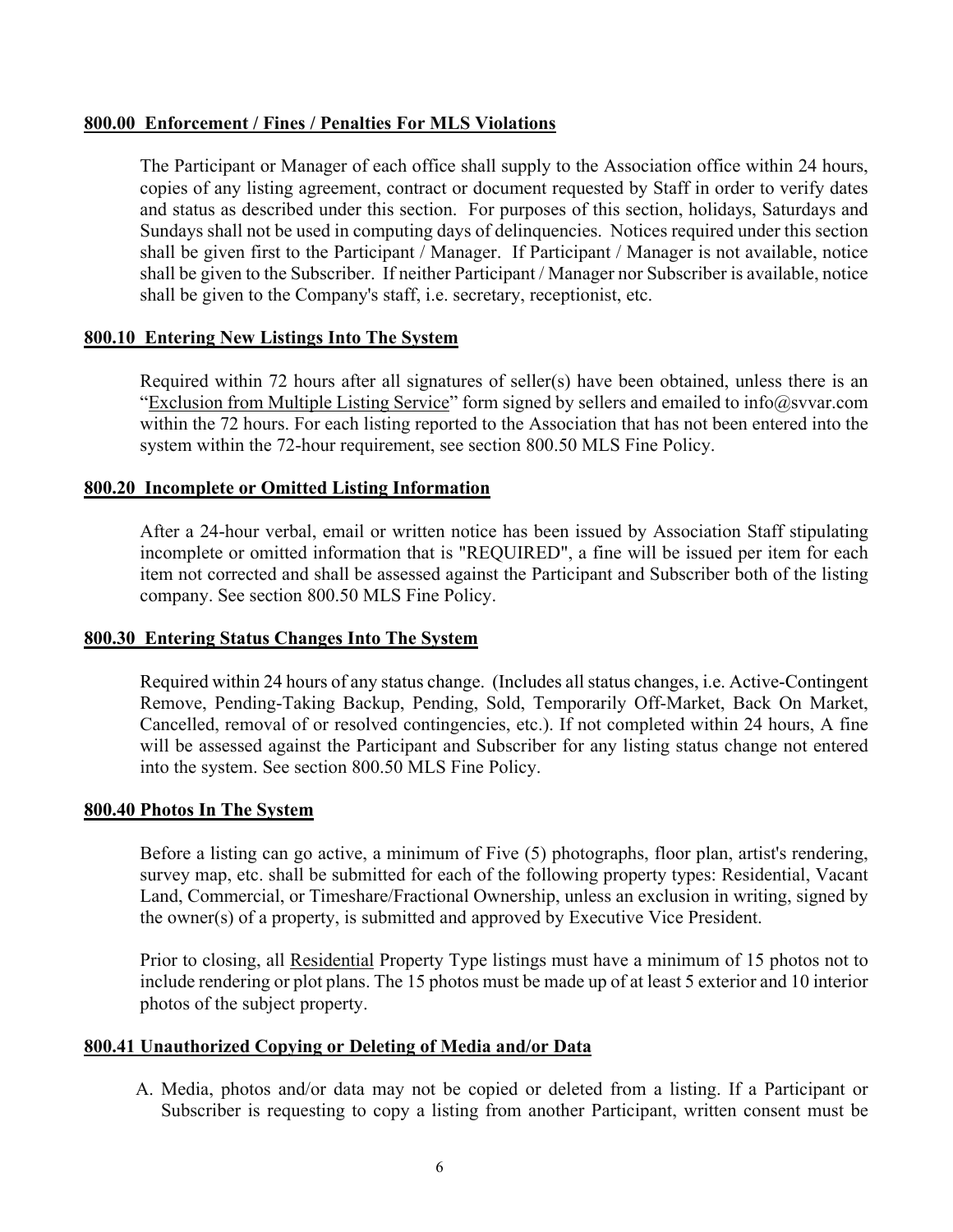provided to info@svvar.com from the original Listing Participant. Unauthorized copying of media or data, including photos, Marketing Remarks, videos or any other portion of another's listing data is strictly prohibited and will be enforced with a fine. See section 800.50 MLS Fine Policy.

B. Accurate listing content, including photos, media and data, that has been entered into the MLS, may not be removed from any listing before or after closing for any reason such as, but not limited to, a protection against unauthorized copying or as requested by the seller or owner, unless authorized by the Executive Vice President. See MLS Rules and Regulations, *Ownership of MLS Compilation and Copyrights, Section 11.* A violation may include the following fines: See section 800.50 MLS Fine Policy.

## **800.45 Virtual Media & Links**

The only places in the MLS where Participants/Subscribers may place URLs, links to virtual tours, embedded links and/or dynamic graphics are in the virtual tour or video portions of the MLS. All other fields will be text fields only, to preserve the integrity and responsiveness of the MLS for all Participants/Subscribers, and no links of any kind will be allowed.

## **800.50 MLS Fine Policy**

### **Summary of Fine Process**

Potential violations of the MLS Rules and Regulations are reported to or by Staff in a variety of ways. A Participant/Subscriber may report a potential violation using the "Report Violation" link located on each listing, or through other means of communication. SVVAR may require that verbal or phone reports be reduced to writing before action is taken. Additionally, Staff may find potential violations by randomly checking listings or by researching listings due to another violation that has been reported. Not all violations will incur a penalty, as described herein.

## **1** – **Initiators of Alleged Violations:**

Alleged violations of the MLS Rules and Regulations or MLS Operating Policies must be made in writing and may be initiated by:

- a. Participants/Subscribers of SVVAR
- b. Staff

Violations may also be reported through the on-line MLS using the tools available there for reporting violations.

#### **Categories of Alleged Violations**:

If a violation occurs, it will fall into one of the following categories:

- a. Non-Penalty Violations
- b. Penalty Violations
- c. Keybox and Electronic Key Violations

#### **2** – **Non-Penalty Violations**

Non-Penalty Violations are primarily factual errors that lead to inaccurate listing data and often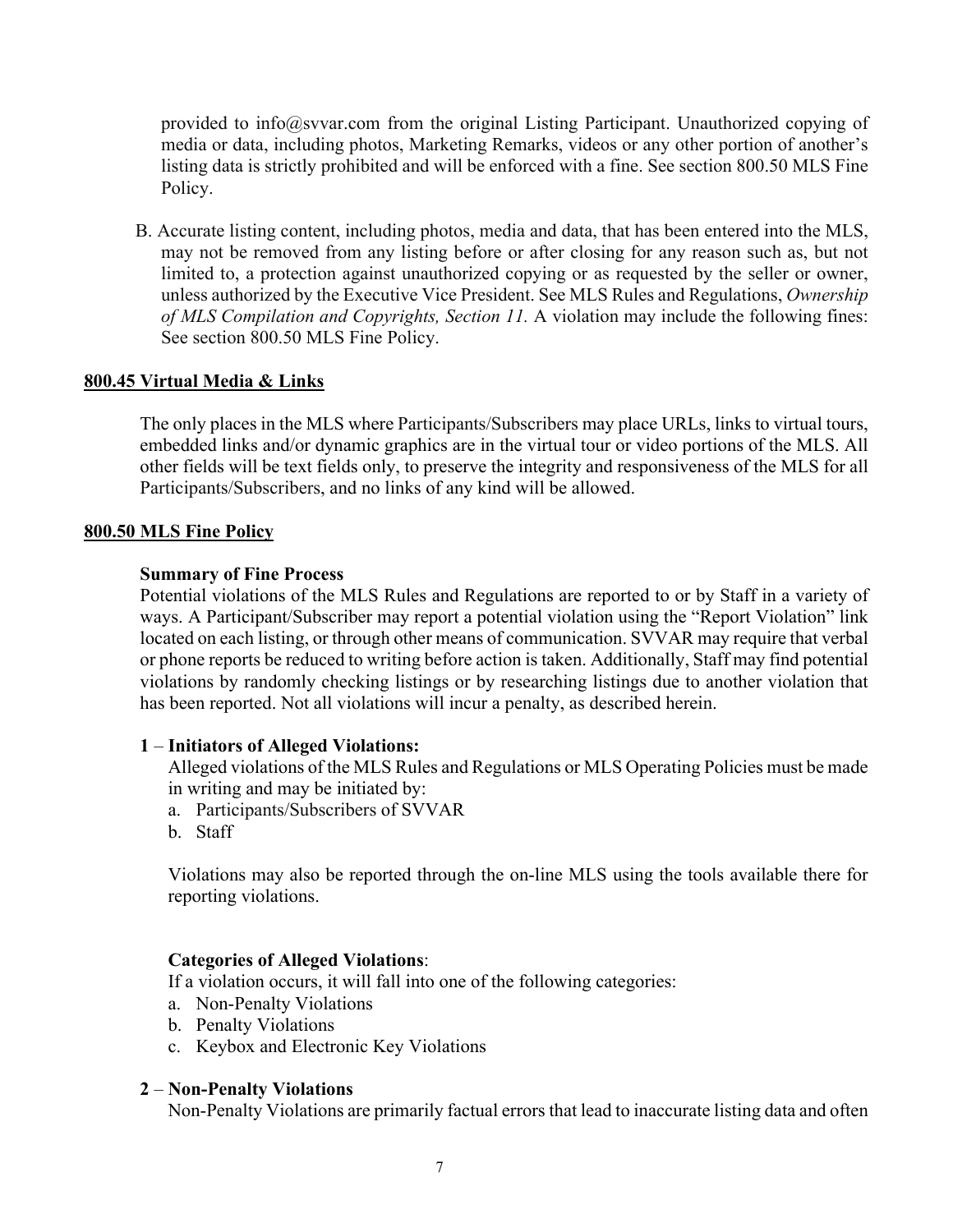affect other fields or calculations within the listing. These violations do not incur a penalty. Some examples of Non-Penalty violations include, but are not limited to, the following:

## **Rule Infraction**

| Types of Property  | <b>Incorrect Property Type</b>                                 |
|--------------------|----------------------------------------------------------------|
| Data Accuracy      | Incorrect Square Footage (assessor attributed)                 |
| Data Accuracy      | Incorrect Dwelling Type                                        |
| Data Accuracy      | <b>Incorrect Assessor Number</b>                               |
| Data Accuracy      | Incorrect Lot Size Ranges (assessor attributed)                |
| <b>Disclosures</b> | Failure to disclose Owner-Agent                                |
| <b>Disclosures</b> | Failure to disclose construction options (i.e. lot premium and |
|                    | finishes) will increase price                                  |

When one of the Non-Penalty Violations listed above is alleged, the Staff will make the correction immediately where applicable. Staff will send a notice of the correction made, by email only, to the Subscriber with copy to the Participant.

#### **3** – **Penalty Violations**

Examples of such violations include, but are not limited to, the following:

#### **Rule Infraction**

| Types of Property         | Late Entry of a New Listing (must be entered 72 hours full executed<br>contract)                                                                                                                                                                                                                                                                                                                            |
|---------------------------|-------------------------------------------------------------------------------------------------------------------------------------------------------------------------------------------------------------------------------------------------------------------------------------------------------------------------------------------------------------------------------------------------------------|
| <b>Access Credentials</b> | Allowing MLS access by unauthorized person(s)                                                                                                                                                                                                                                                                                                                                                               |
| <b>Access Credentials</b> | Unauthorized use of Participant's/Subscriber's User ID and password                                                                                                                                                                                                                                                                                                                                         |
| <b>Full Participation</b> | Non-subscribing Licensee – Penalty imposed on Participant if found.                                                                                                                                                                                                                                                                                                                                         |
| <b>Listing Agreement</b>  | Active Listing without Valid Listing Agreement                                                                                                                                                                                                                                                                                                                                                              |
| Accuracy                  | <b>Incorrect Sales Price Data</b>                                                                                                                                                                                                                                                                                                                                                                           |
| Accuracy                  | Misuse of Data with Intent to Mislead Example: show property as<br>closed (to skew production) when listing was cancelled or withdrawn                                                                                                                                                                                                                                                                      |
| <b>Duplicate Listings</b> | Duplicate Listing by same Participant/Subscriber                                                                                                                                                                                                                                                                                                                                                            |
| Media Violation           | Contact information in any media                                                                                                                                                                                                                                                                                                                                                                            |
| Media Violation           | Unauthorized copied media                                                                                                                                                                                                                                                                                                                                                                                   |
| Photo Submission          | Failure to submit photo or rendering of actual property within 72<br>hours. (primary photo must be of property)                                                                                                                                                                                                                                                                                             |
| <b>Listing Status</b>     | <b>All Incorrect Listing Statuses</b>                                                                                                                                                                                                                                                                                                                                                                       |
| Advertising               | Advertising the Listing of Another Participant without permission                                                                                                                                                                                                                                                                                                                                           |
| Prohibitions              | Unauthorized Distribution of Data                                                                                                                                                                                                                                                                                                                                                                           |
| Remarks                   | Inappropriate use of remarks fields (e.g. violations of fair housing,<br>safety issues, security, contact information, and compensation<br>disclosures or discussions) Example: FH: walking distance to park<br>Safety: saying house vacant in public remarks Security: code to<br>keybox in public remarks Contact info in any field that goes out to<br>the public: call Jack 928-555-5555 for more info. |
| Reproduction              | Unauthorized duplication or reproduction of compilation                                                                                                                                                                                                                                                                                                                                                     |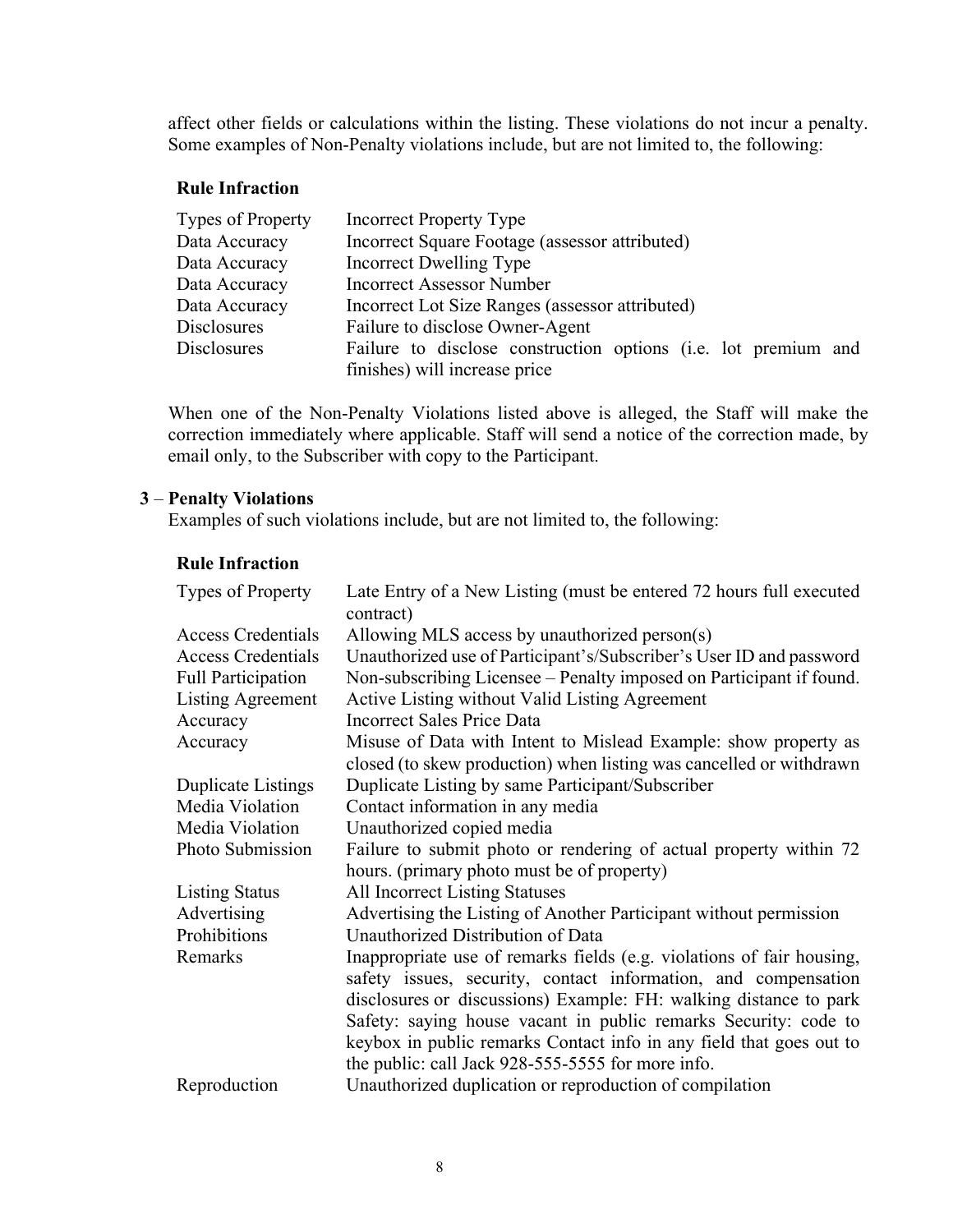When one of the violations listed above is found the Staff will send a notice of violation, by email only, to the Subscriber with copy to the Participant. Staff will make the correction immediately where applicable. If the violation found is not correctable by Staff, the notice of violation will require the Participant/Subscriber to make the correction by the due date stated in the notice (3 days). If the violation remains on the fourth day, after the violation notice is sent, a subsequent violation shall be deemed to have occurred and the process will repeat. When multiple violations are found in the same listing, they shall be treated as one violation and the most severe penalty available for any of the individual violations shall apply. When multiple listings for the same Participant/Subscriber are found or reported within short and reasonable period of time (e.g. one week), each listing shall be treated as an individual violation, however all shall be subject to the same incremental level of fine or penalty.

### **4** – **Penalty and Increments**

Penalties are levied for violations listed under the Penalty Violations category based on the cumulative number of violations sent to the Participant/Subscriber within the most recent six months. Penalties associated with each increment of violations are as follows:

**First Violation**: electronic letter of warning (copy to Participant), \$0.00 fine assessed.

**Second Violation**: \$100.00 fine assessed.

**Third Violation**: \$300.00 fine assessed.

**Fourth Violation**: \$500.00 fine assessed

*The penalty schedule is per offense. Fines are billed to the Participant, and are due within ten days of fine being assessed.* 

## **5** – **Keybox and Electronic Key Violations and Fines**

Violations involving Electronic Keys and Keyboxes are more serious in nature, and fall into a separate category. Examples of such violations are as follows:

#### **Auto Y/N Section Infraction**

- Yes Removal of Key from Property / Failure to return Key
- Yes Sharing PIN with Keybox Key or inside case, or writing Shackle Code on Keybox
- Yes Carrying PIN on Keybox Key Unauthorized use of Keybox Key (allowing electronic key to be used by another Participant/Subscriber) (First offense is \$300.00)
- Yes Unauthorized use of Keybox Key (allowing key to be used by licensee who is not a Participant/Subscriber) (First offense is \$500.00 and 30 days suspension)
- Yes Unauthorized use of Keybox Key (allowing key to be used by non-licensee) (First offense is \$1000.00 and 30 days suspension)
- Yes Disclosure of keybox code(s) In Public or Private Remarks \$75.00
- No Failure to Remove Keybox Within 72 hours of property closing \$75.00
- Yes Special consideration of failure to comply with rules

Keybox and Electronic Key Violations are all considered Automatic except as noted above which will be considered Minor Violations. However, the number of violations and the severity of the penalties for each incremental violation are governed by a separate schedule.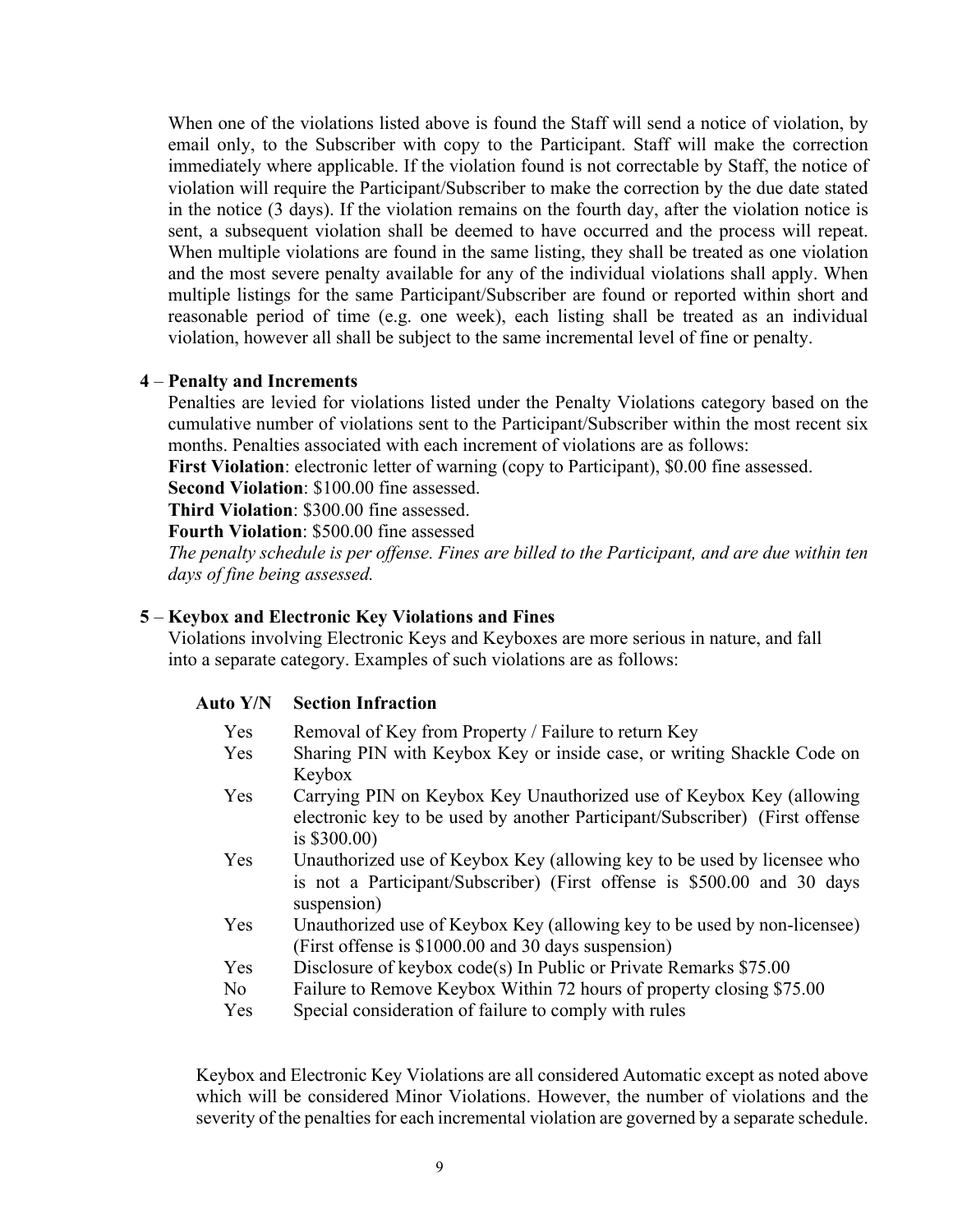Unless otherwise indicated in the table of violations above, the fines for Keybox/Key violations are as follows:

## **First Violation - \$300.00**

**Second and subsequent Violations – Minimum of \$1000.00 up to a maximum of \$15,000.00 and/or suspension from MLS and/or Keybox system for a minimum of 30 days and up to a maximum of one year.** 

## **6 – Notice Process**

For all violations, a notice will be sent to the listing Subscriber and the MLS Participant of the Subscriber.

For **Non-Penalty** and **Penalty** violations, notice will be sent only by email to the email address on file with SVVAR. However, if the email is returned undeliverable or when a Participant/Subscriber does not have a valid, working (including if the returned message states the Participant/Subscriber's email account is full), or current email address on file with SVVAR the written notice will be sent via the US Postal Service to the office addresses on file with SVVAR.

For **Keybox and Electronic Key** violations, a written notice will be sent by both email and US Postal Service to the office addresses on file with SVVAR.

For **Minor** keybox violations, if the violation is corrected by the Participant/Subscriber before the due date stated in the Violation Notice (3 days), a fine will not be imposed. If the violation is not corrected within the three-day period, on the fourth day, a fine is imposed and an invoice for the fine amount is sent. Furthermore, after the fine amount is sent and the violation remains a subsequent violation shall be deemed to have occurred and the process will repeat.

Failure to maintain a current and accurate email address, home postal mailing address, or office postal address on file with SVVAR will not exempt any Participant/Subscriber from having been sent notice, nor may the absence of a current and accurate mailing address of any kind be used as the grounds for appeal.

# *All invoices sent to Participants/Subscribers for violations of the Rules shall be due to be paid in full 10 days from the date of the invoice*. The actual due date shall be included on the invoice.

For suspensions due to repeat violations of Keybox and/or Access System violations, for reasons other than failure to pay a fine, the MLS Committee shall be informed of the infraction, the violation history of the Participant/Subscriber (only to the extent that supports the calculation of the current penalty level), and any other pertinent factual information regarding the incident, and shall determine the duration of suspension that is warranted. The MLS Committee will make recommendation to the Board of Directors for an appropriate discipline and the Board of Directors shall make the final determination of the discipline as outlined in this Penalty Policy.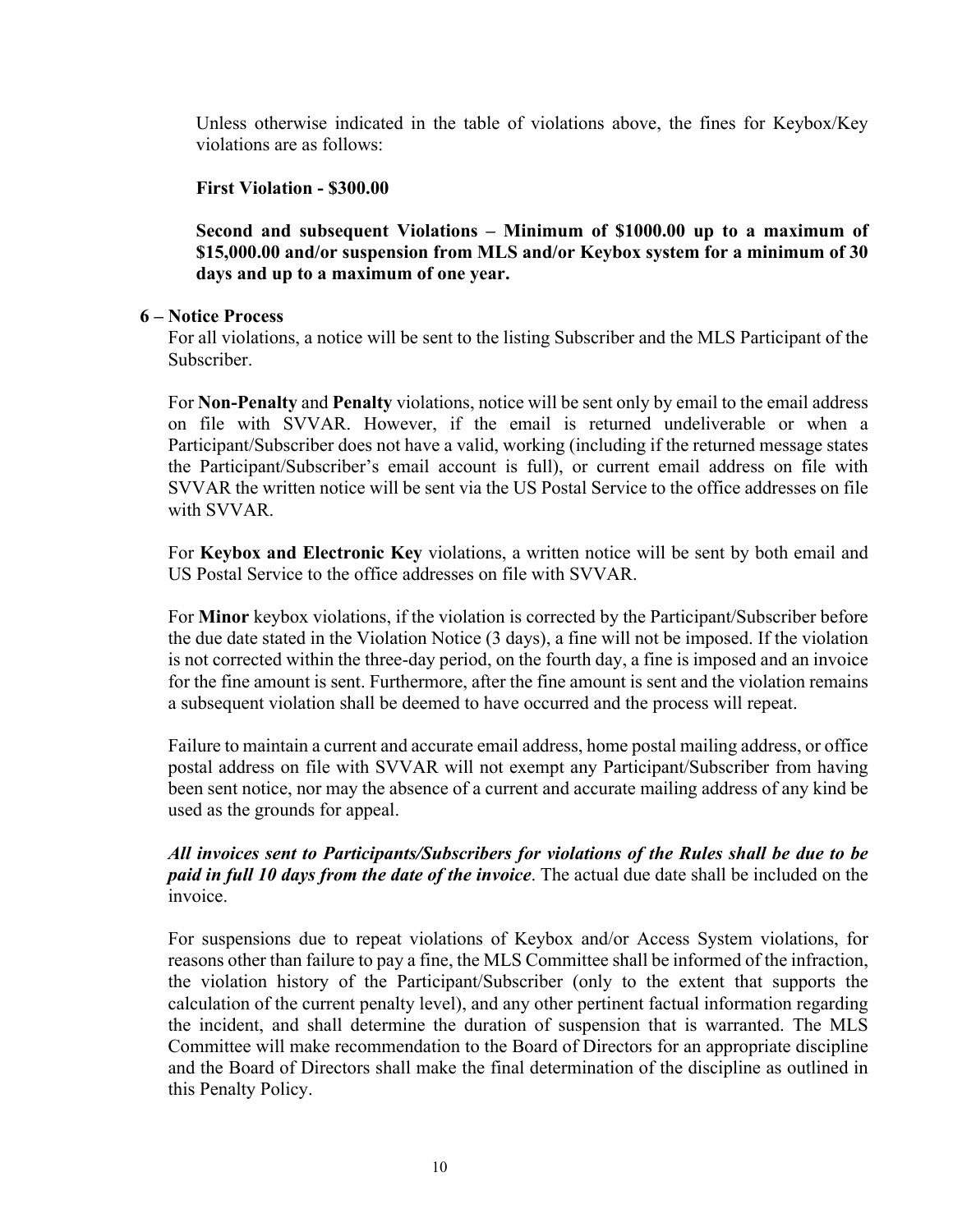## **800.51 Clear Cooperation Policy**

# **The fine for violating the Clear Cooperation policy is \$500 per day but will be rolled-out in phases:**

**ANNOUNCEMENT PHASE** April 22, 2020 – May 15, 2020 **\$0** – SVVAR will not yet collect or accept violation reports for this policy. **EDUCATION PHASE** May 15, 2020 – July 15, 2020 **\$0** – SVVAR will start accepting reports but will abate fines for this policy. **HALF-FINE PHASE** July 15, 2020 – October 15, 2020 **\$250** – SVVAR will issue fines at 50% for this policy to continue the education process. **COMPLETION PHASE** October 16, 2020 – onward **\$500** – SVVAR will issue the full fine of \$500 per day (per property) for this policy.

## **800.55 Notices**

Notices required under this Policy shall be delivered as follows:

Any notices required or permitted by these Rules to be sent by SVVAR may be sent by either of the following two methods:

- 1. By e-mail to either the e-mail address on file in the SVVAR Roster Database or via internal email delivery through the MLS. Electronic messages are instantaneous. Therefore, notice shall be deemed to have been constructively delivered at the time the e-mail message is sent to the Participant/Subscriber.
- 2. By U.S. Postal Service ("USPS") mail to a postal address on file for a Subscriber or Participant at the postal address shown for the Participant's office in the SVVAR Roster Database. Notice shall be deemed to have been constructively delivered two (2) USPS Service Days after being deposited in the USPS system for delivery.

## **800.60 Waiver of Fines / Penalties**

The Executive Vice President may waive any of the fines and penalties stipulated herein provided that sufficient cause is provided to show that there were extenuating circumstances, and approval of MLS Committee.

## **800.70 Enforcement, Penalties and Appeal of Fines**

Any fine or penalty assessed by the MLS Committee may be appealed by written request directed to the MLS Chairman through the Executive Vice President. Such appeal shall be heard by the MLS Committee at its next scheduled meeting.